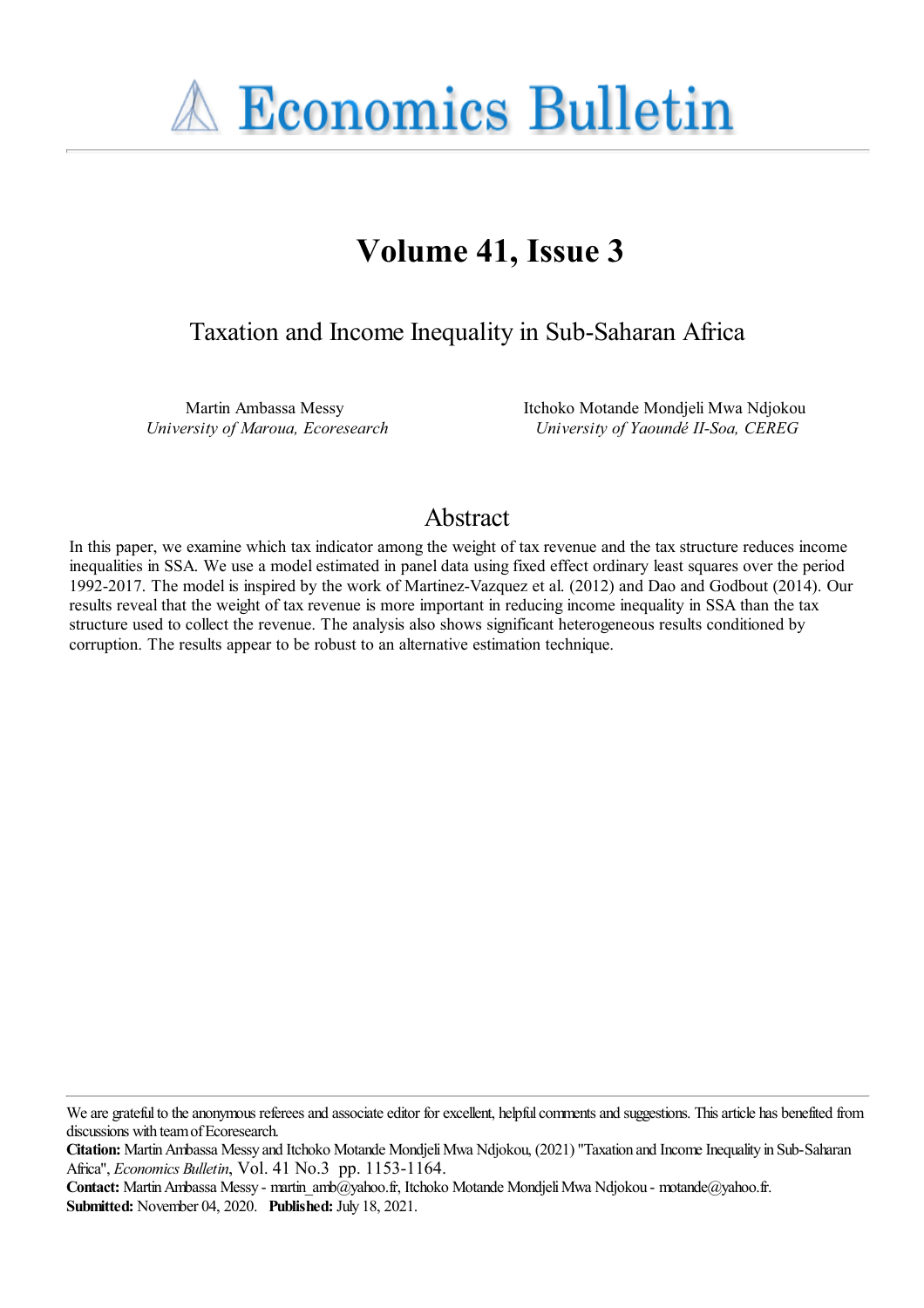## **1. Introduction**

Sub-Saharan Africa (SSA) has been experiencing high income inequality for several years. Indeed, the World Bank statistics (2019) indicate that the Gini index is around 42.3 on average. Also, except for Latin America and the Caribbean, SSA is the most unequal region in the world (FMI, 2015). To address income inequality, many studies have highlighted the role of taxation (Stiglitz, 2012; Saez, 2017; Alavuotunki et *al*. 2018; Cimenelli et *al*. 2018). For these studies, collecting more tax revenue allows governments to provide more public services to its citizens such as education, health and social transfers. Taxation thus appears to be an imperative in the fight against income inequality. Although the economic literature is unanimous on the fact that taxation is an instrument to fight against income inequality, the results differ depending on the choice of tax instrument. Two fiscal instruments are being debated upon. On one hand, some authors believe that the tax revenues collected are beneficial in reducing income inequality (Dao and Godbout, 2014; Martorano, 2018). According to these authors, tax revenues are used to finance policies against income inequality through the provision of public goods and services. Some other studies, on the other hand, agree that the tax structure, that is, how tax revenues are collected, is the only tax instrument that contributes in reducing income inequality (Martinez-Vazquez et *al*. 2012).

The divergence on the effects of taxation on income inequality can also be highlighted through stylized facts. At least two lessons can be drawn from the analysis of the relation between taxation and income inequality in SSA. The first lesson is on the mobilization of tax revenues. Between 1990 and 2017, SSA recorded an increase in tax revenue of 2.36% of GDP. This global statistic hides disparities between countries. For example, oil-exporting countries achieved an average level of tax revenue of 27% between 1990 and 2016 compared to 18% for other countries in the same period. In fragile states, the average level was below 15% of GDP. Despite this improvement in the mobilization of tax revenues, it appears that it is still insufficient compared to other regions of the world. Indeed, two elements can better justify this insufficient level of tax revenue. Firstly, the World Bank statistics show that tax revenues represent 18.58% of GDP in SSA compared to 22.8% and 34.3% respectively for Latin America and the Caribbean and OECD countries in 2017.

Secondly, Jacquemot and Raffinot (2018) confirm the good performance of tax revenues in Africa which in 2017 amounted to over 310 billion of dollars. However, if this performance in the mobilization of tax revenues is encouraging, Jacquemot and Raffinot (2018) find following Schmidt-Traub (2015) that these tax revenues are insufficient. Indeed, the financing needs related to the achievement of the SDGs in Africa amount to more than 1 trillion of dollars per year, one third of the income of all the African countries. The second lesson that emerges is the contrast between tax revenue mobilization and income inequality. Indeed, some countries, such as Zambia and South Africa recorded an average growth rate of tax revenue mobilization of 5%. However, income inequalities in these countries are not declining and remain high. This is also the case in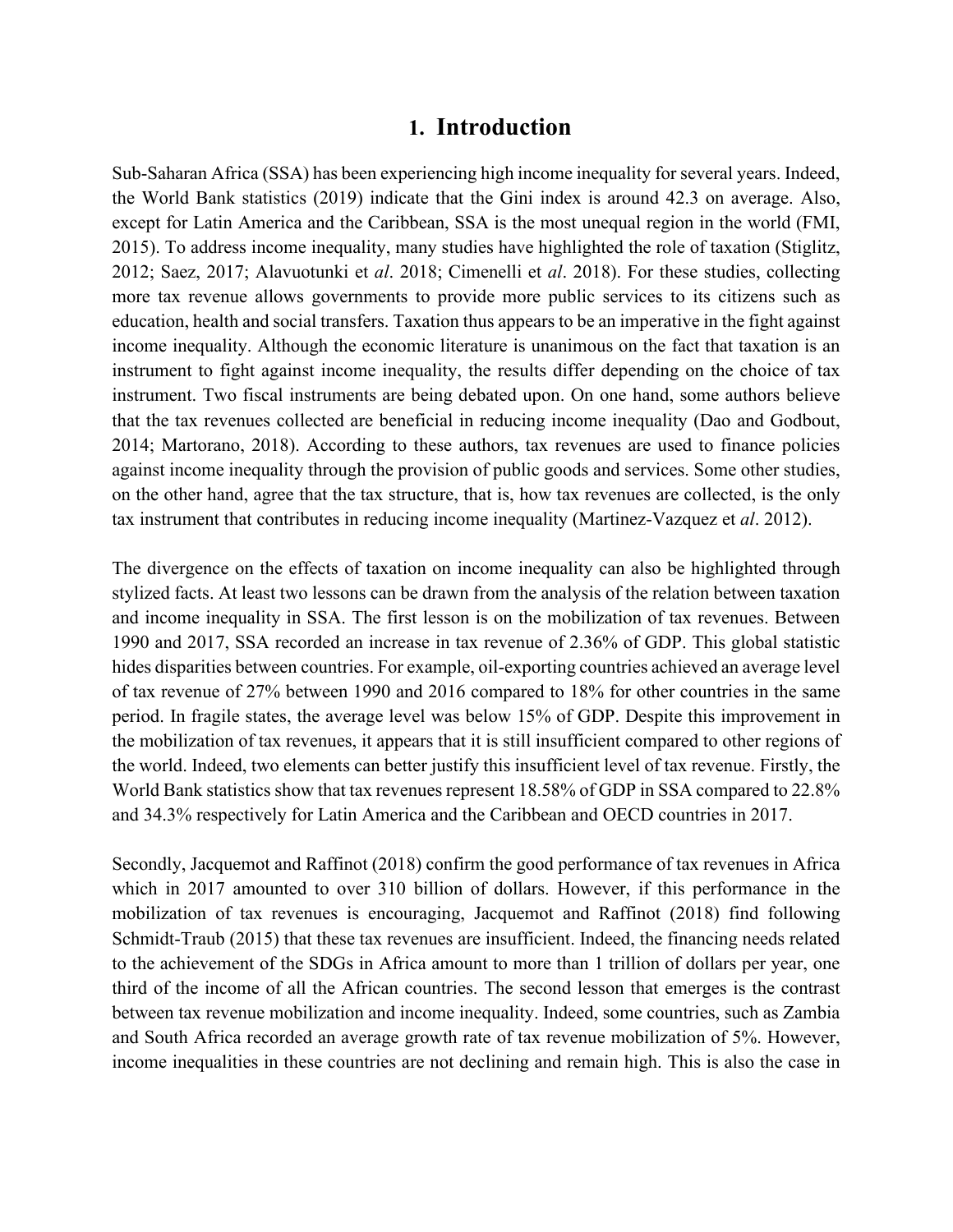countries such as Namibia, Botswana, or the Seychelles, which recorded 2% growth rate in tax revenue mobilization but still have high income inequalities.

The purpose of this article is to verify which of the two tax indicators i.e. the weight of tax revenue and the tax structure, reduces income inequalities in SSA. Our analysis contributes to the existing literature in several aspects. First, it shows the polysemous nature of tax indicators. Indeed, the consideration of different indicators makes it possible to grasp their complexity and better formulate policies to reduce inequalities. Then, it stands out from this work by highlighting the heterogeneous nature of the effects of taxation mainly explained by institutional matter. Second, the paper incorporates an indicator that measures redistribution. This indicator is the difference between Gini on market income and post-fiscal income. This indicator is more straightforward to interpret than the other ones. Also, it clearly gives information about the real state of inequality. Third, the study contributes to the literature by focusing on the case of SSA. Indeed, to the best of our knowledge, there is no such study in the specific case of SSA. This choice is relevant insofar as income inequalities in SSA are among the highest in the world and reducing these inequalities is a development imperative for Africa. The rest of the paper is organized as follows. Section II describes the literature review. Section III presents the methodological strategy. Section IV presents and analyses the results. Finally, section V concludes.

# **2. Literature Review**

The theoretical and empirical literature agree that taxation is an instrument in the fight against income inequalities. However, the divergence of results can be observed at the level of the tax instrument likely to reduce income inequalities. Some authors believe that it is the tax volume that contributes to the reduction of income inequalities. Others, however, highlight the role of the tax structure. At the theoretical level, the effect of taxation on income inequality is based on the modern theory of optimal taxation developed by Mirrlees (1971). According to this theory, the primary distribution of income is likely to be changed by utilizing tax levies and transfers. In addition, confronted with the use of indirect taxation and direct taxation to reduce income inequality, Mirrlees (1971) advocated the choice of direct taxation. Indeed, Mirrlees (1971) demonstrates that the fight against income inequality could be achieved only with direct income tax because it guarantees a greater and necessary fiscal mobilization to execute the transfers. However, Saez (2004) relativized this approach by showing that the choice of direct taxation is not systematically effective in reducing income inequality. According to this author, direct taxation is no more relevant when labour taxation is based solely on income. To this end, on one hand it recommends that in the short term, the fight against income inequality should be carried out through indirect taxation. On the other hand, it suggests that direct taxation should be implemented in the long run to combat income inequality. Stiglitz (2012) finds more mitigated results. He suggests that, to fight against income inequality, progressive taxation should be introduced. This progressive taxation according to Stiglitz (2012) is illustrated by the transformation of corporate taxes so that they are more progressive and more impermeable. Overall, the theoretical literature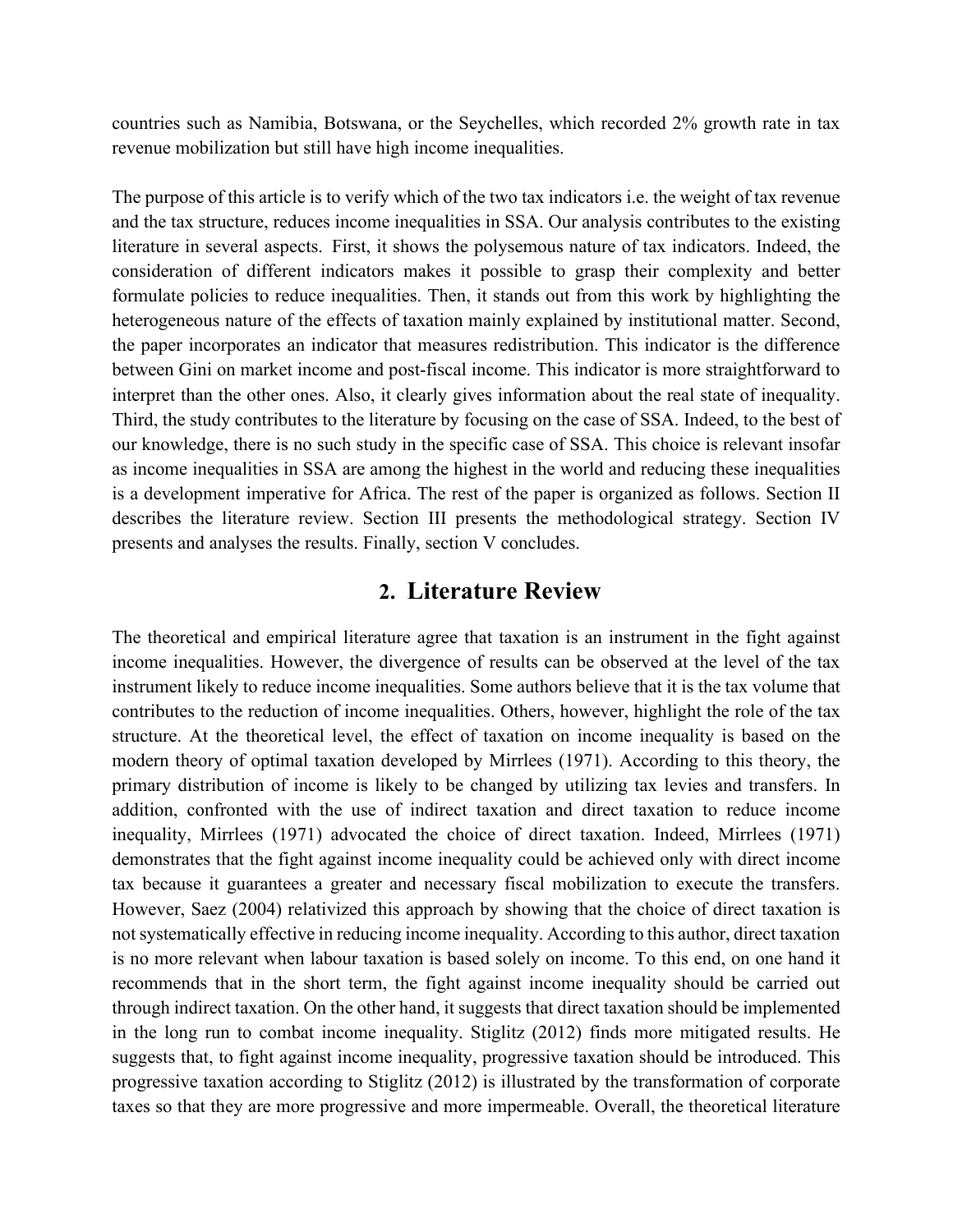highlights the tax structure as an instrument in the fight against income inequalities. It considers that the elements of the tax structure, indirect and direct taxes, better contribute to the reduction of income inequalities. However, the empirical literature seems more nuanced and led to contradictory results.

There are two conflicting trends regarding the tax component that can reduce income inequality. According to the first trend, it is the tax structure (that is, the way tax revenues are collected) that leads to the reduction of income inequalities. For example, Martinez-Vazquez et *al*. (2012) attest that progressive personal income tax and corporate income tax reduce income inequality. They also note that general consumption taxes, excise duties and custom duties have a negative impact on the distribution of income. These results are consistent with the work of Bastagli et *al*. (2012). Similarly, Woo et *al*. (2013) analysed the effects of fiscal policies on income inequality in a panel of advanced and emerging market economies over the last three decades, complemented by a case study of selected consolidation episodes. They Show that fiscal consolidations are likely to raise inequality through various channels including their effects on unemployment. Spending-based consolidations tend to worse inequality more significantly, relative to tax-based consolidations. The composition of austerity measures also matters. Progressive taxation and targeted social benefits and subsidies introduced in the context of a broader decline in spending can help offset some of the adverse distributional impact of consolidation.

The second trend is that tax revenues are much more important in reducing income inequality than the tax structure. In this vein, Dao and Godbout (2014), in a sample of OECD countries, point out that the level of tax revenue collected is more important than the tax structure that governments use to collect it. They also add that collecting more tax revenues allows governments to provide more public services and transfers to their citizens. The work of Martorano (2018) also went in the same direction. Indeed, it has shown that the effect of the tax structure on income inequality is limited and therefore, suggests more mobilization of tax revenues to reduce income inequality. To our knowledge, there are no studies that have assessed which of the fiscal instruments reduces income inequalities in the specific case of SSA. Also, the heterogeneous nature of the effects of taxation has not been considered in the existing articles. The consideration of these various shortcomings constitutes the objective and the originality of this article.

# **3. Methodological Strategy**

# **3.1. Empirical Model**

Following Martinez-Vazquez et *al*. (2012) and Dao and Godbout (2014), we verify which of tax indicators i.e, tax revenue and tax structure reduces income inequality. The empirical model can be specified as follows: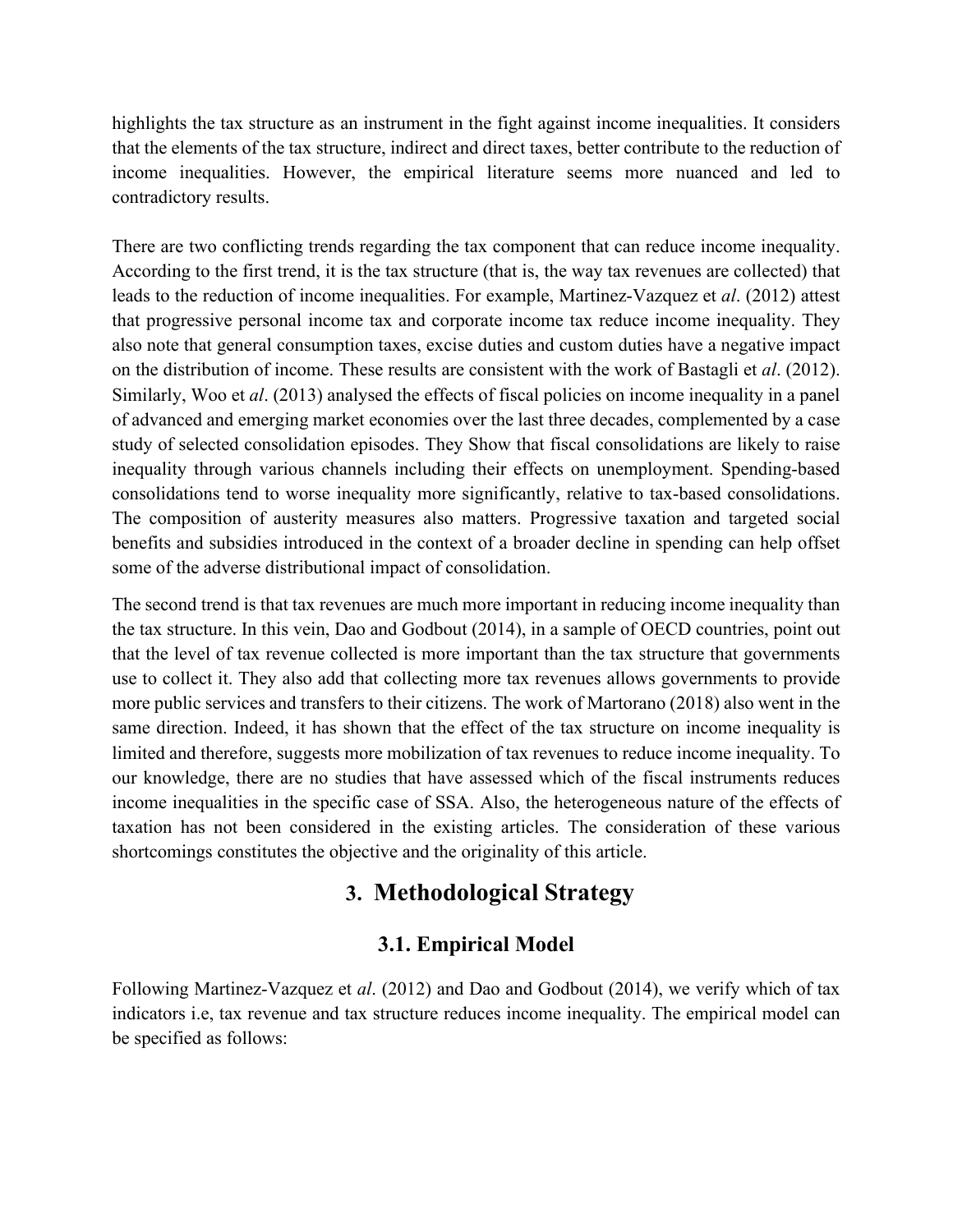$$
I_{it} = \alpha X_{it} + \gamma F_{it} + \delta_i + \varepsilon_{it} (1)
$$
  
For i =1, ...34 and t= 1992...2017.

Where  $I_{it}$  measures the level of income inequality for country *i* at year *t*. It's obtained by calculating the difference between Gini on market income and post-fiscal income.  $\delta_i$  denotes country-fixed effects.  $\varepsilon_{it}$  is a vector of error terms, which are assumed to be serially uncorrelated.  $F_{it}$  indicates the tax variables. We use four measures to capture taxation: tax revenues as a percentage of GDP (tax revenues), the ratio of income taxes to total revenues (imp), direct taxes, and indirect taxes.  $X_{it}$  is a vector of control variables. The control variables include: Income per capita (GDP), natural resources (NRs), trade openness (Open), inflation (CPI), credit to the private sector (CPS) and public expenditure on social transfers (ExST).

Income per capita explains the market size and the level of purchasing goods which is captured by the logarithm of per capita GDP and its squared term to capture a potential Kuznets curve hypothesis. Under this hypothesis, inequality is expected to exhibit an inverted U-curve as an economy develops. In the initial stage of development, the structural transformation that implies shifts from agriculture to industry and services and adoption of new technologies benefits only a small segment of the population, leading to a rise in inequalities. Over time, a larger share of the population, and eventually the majority, finds employment in the high-income sector, leading to a decline in income inequality. The variable natural resources is captured by the ratio of the rent of natural resources to GDP. Indeed, Buccellato and Alessandrini (2009) show that the dependence on natural resources increases income inequality. However, Fum and Hodler (2010) questioned this result by demonstrating that natural resources widen income inequalities in ethnically polarized societies but reduce them in ethnically homogeneous societies. Concerning the variable openness, many studies have evaluated its relationship with income inequality. This variable is captured by the sum of exports and imports over GDP and is a proxy for globalization. There is no consensus in the literature concerning the sign of the relationship between openness and income inequality. Some authors such as François and Nelson (2003) find that openness reduces income inequality. However, Mahesh (2016) shows that openness accentuates income inequality. Concerning inflation, it's measured by the consumer price index (Cpi). Many studies found that, inflation negatively affects income inequality. It's the case of Erosa and Ventura (2002). Also, Albanesi (2007), explored the hypothesis that the correlation between inflation and income inequality is the outcome of a distributional conflict underlying the determination of government policies.

About credit to the private sector, it's measured by domestic credit to private sector in % of GDP. Some authors found that, credit to the private sector plays a critical role in the fight against inequality. It's the case Claessens and Perotti (2007). In addition, Galor and Zeira (1993) and Corak (2013) have also underlined the importance of credit to the private sector in the fight against income inequalities. For these authors, in a context where the credit market is imperfect, low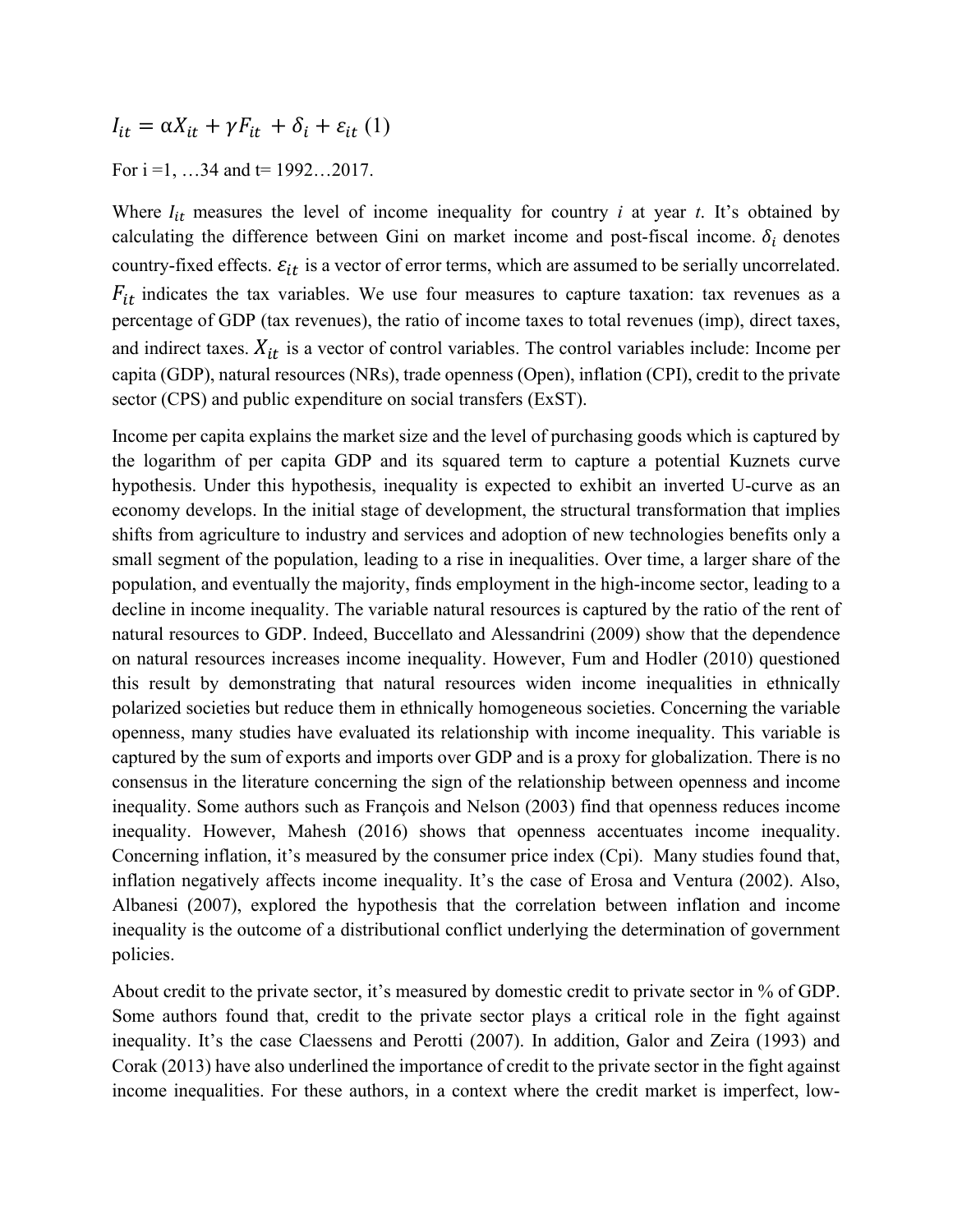income households cannot have access to credit. This difficulty in accessing credit limits the investment of these households in the field of education. Under such conditions only high-income households have easier access to education. Thus, credit to the private sector plays a decisive role in reducing inequalities. The last control variable is public expenditure on social transfers (ExST) measured by the ratio of total expenditure on cash transfers as a percentage of GDP. Some works has shown that high public spending on social transfers is associated with lower income inequality. For example, Agostino et *al*. (2019) found that a 1% increase in the share of social transfers reduces income inequality by one-half of a percentage point.

#### **3.2. Estimation Technique**

The estimation technique used in this study is the Fixed Effect Ordinary Least Squares method. The main benefit of fixed effects estimations is that the potential sources of biases in the estimations are limited in comparison to classical OLS models. We propose an alternative technique of estimation for robustness test. This robustness test is performed by estimating with instrumental variables. The choice of this technique is mainly motivated by the suspected endogeneity problems. Indeed, as demonstrated by Dao and Godbout (2014), there is an endogeneity between taxation and income inequalities. For example, a government might have to change its tax structure precisely because of pre-existing income inequalities.

#### **3.2.1. Data**

The data set consists of cross-country observations for 34 Sub-Saharan African countries over the period 1992-2017. The data used for this study comes from three sources. The first source is the World income inequality database (WIID), which collects information on income inequality for developed, developing, and transition countries. The second source is the World development indicator (WDI) which provides information on control and interest variables. The third source is The International Country Risk Guide (ICRG) which provides data on corruption index.

### **4. Presentation and analysis of results**

The results of our estimation are reported in table 1. In this table, the first, second, third and fourth column describes respectively the results of different taxation indicators notably: tax revenues (Model 1), the ratio of income taxes to total revenues (Model 2), direct taxes (Model 3) and indirect taxes (Model 4). The results deserve several comments.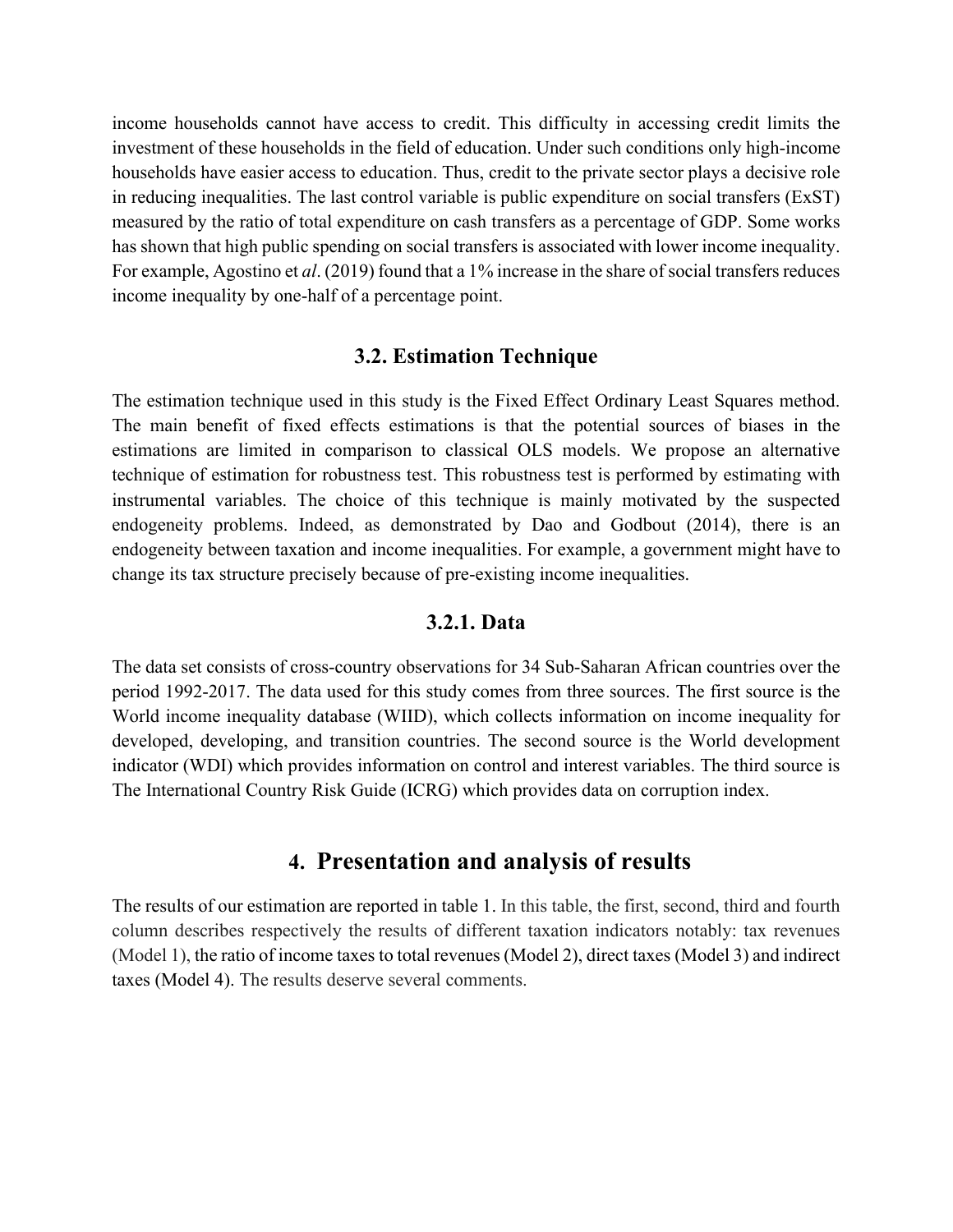|                | Model 1     | Model 2                 | Model 3     | Model 4     | Model 5    |
|----------------|-------------|-------------------------|-------------|-------------|------------|
| <b>NRs</b>     | $-0.031***$ | $-0.002$                | $-0.019***$ | $-0.023***$ |            |
|                | (0.00)      | (0.11)                  | (0.00)      | (0.00)      | (0.25)     |
| <b>CPI</b>     | $-0.08***$  | $-0.015$                | $-0.022**$  | $-0.04**$   | 0.013      |
|                | (0.00)      | (0.43)                  | (0.03)      | (0.02)      | (0.69)     |
| Open           | $0.004**$   | $0.017***$              | $0.005**$   | $0.005**$   |            |
|                | (0.00)      | (0.00)                  | (0.02)      | (0.04)      | (0.00)     |
| <b>CPS</b>     | 0.011       | $0.007**$               | $0.005*$    | 0.002       | $0.017***$ |
|                | (0.25)      | (0.02)                  | (0.07)      | (0.27)      | (0.00)     |
| <b>GDP</b>     | 0.003       | 0.005                   | 0.02        | 0.01        | 0.003      |
|                | (0.27)      | (0.24)                  | (0.11)      | (0.11)      | (0.26)     |
| <b>ExST</b>    | $-0.56**$   | $-0.22***$              | $-0.71*$    | $-0.91**$   | $-0.63***$ |
|                | (0.05)      | (0.00)                  | (0.07)      | (0.04)      | (0.00)     |
| Taxe revenues  | $-0.052**$  | $-0.042**$<br>$-0.053*$ |             | $-0.089**$  | $-0.076**$ |
|                | (0.05)      | (0.03)                  | (0.09)      | (0.02)      | (0.04)     |
| Imp            |             | 0.031                   |             |             | 0.021      |
|                |             | (0.42)                  |             |             | (0.32)     |
| Direct taxes   |             |                         | $0.012**$   |             | 0.031      |
|                |             |                         | (0.02)      |             | (0.32)     |
| Indirect taxes |             |                         |             | $0.031***$  | 0.024      |
|                |             |                         |             | (0.00)      | (0.87)     |
| $R^2$ ajusted  | 0.57        | 0.59                    | 0.57        | 0.57        | 0.58       |

**Table 1:** Estimated coefficient of the fixed-effect Ordinary Least Square model

*Note: \*\*\*, \*\*, \* denotes statistical significance at 1%; 5% and 10%.*

The empirical estimation on Table 1 reveals two main results; firstly, it emerges that, the tax revenue or tax weight (tax revenue as a percentage of GDP) is the only tax indicator that reduces income inequality in SSA. In other words, the increase in tax volume of 1% reduces income inequality by 0.052% in SSA. This result is consistent with the literature, since the fight against income inequality is achieved through the provision of public services, transfers, and public infrastructure. Our results reveal that the main transmission channel through which taxation affects income inequality is the channel of spending on social transfers. Indeed, our results show that when social transfers increase by 1%, income inequality in SSA decreases by 0.56%. This result corroborates with those of Agostino et *al* (2019) and Sanchez and Perez-Corral (2018) who showed that social transfer spending is an effective instrument to fight income inequality in OECD countries. This result thus implies that as the volume of taxation increases, this induces an increase in social transfers that will alter the purchasing power of households and consequently decrease income inequality.

Secondly, direct and indirect taxes do not seem to be instruments for combating income inequality in SSA. This result corroborates the work of Martinez-Vasquez et *al*. (2012) which demonstrated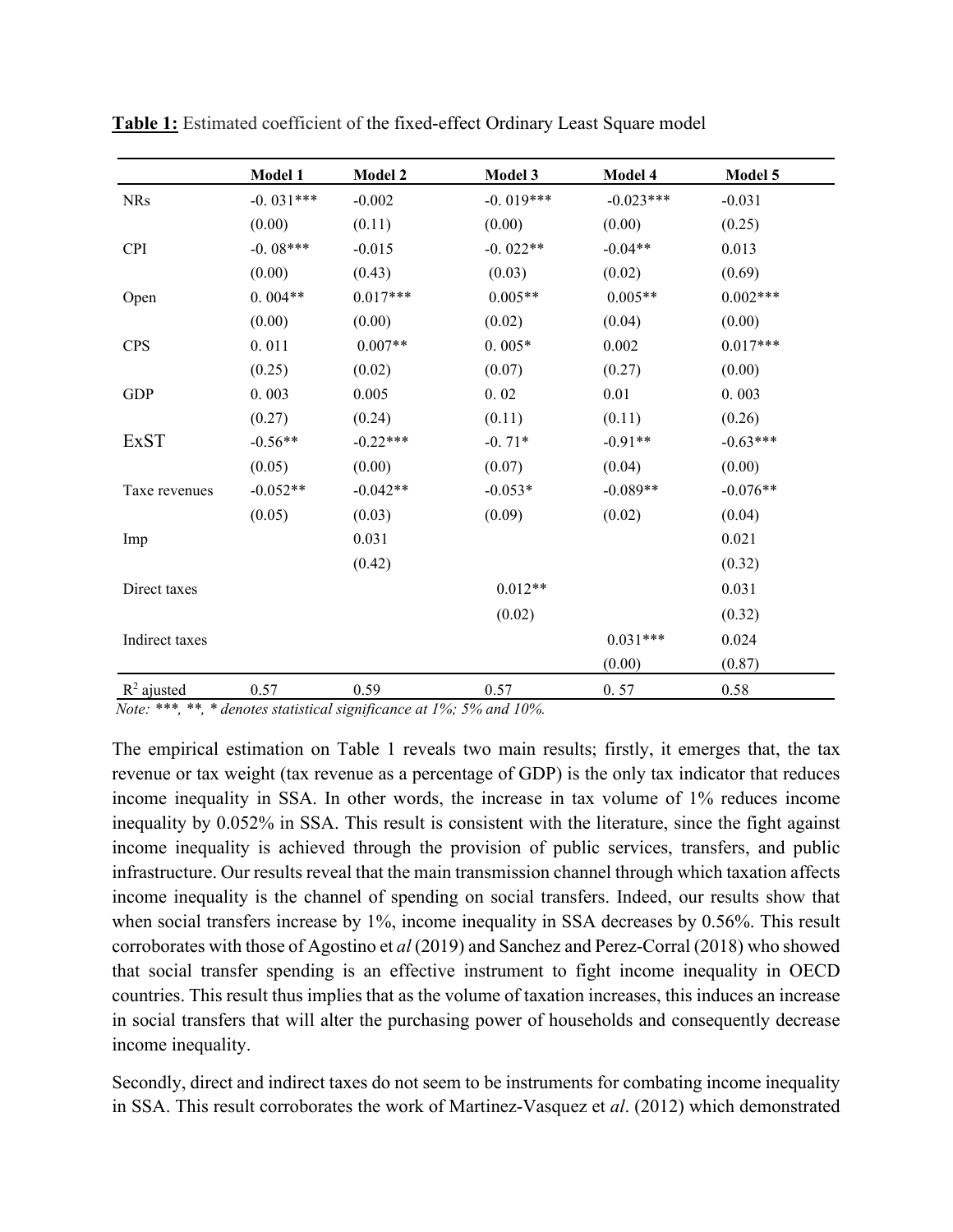that the tax structure is less effective against income inequality. To verify the relevance of our results, we introduced in the same regression all tax variables (model 5). Our analysis confirm that tax revenue is the only tax variable with a negative and significant sign. In other words, the tax revenue is the only tax variable that contributes in reducing income inequality, unlike the variables related to the tax structure in SSA. Both results are consistent with the work of Dao and Godbout (2014), who found that the weight of tax revenues in an economy is much more important in reducing income inequality than the characteristics of the tax structure used to collect them.

However, the results differ depending on whether countries have high or low level of corruption. Indeed, we have estimated the interaction between the tax revenue and corruption on income inequality. Our results indicate that in countries with high level of corruption, tax revenue does not systematically reduce income inequality. This is because the amounts allocated to social transfers are reduced and invested in non-productive sectors. On the other hand, it appears that in countries with low level of corruption, the volume of tax revenue significantly reduces income inequality. This is because these countries have sufficient resources to finance public services. These results are reported in appendices 1 and 2. This result corroborates the work of Mauro et *al.* (2019). They found that corruption can have a profoundly detrimental effect on public finances as governments collect less in tax revenue and overpay for goods and services or investment projects.

Concerning the control variables, trade openness, credit to the private sector and income per capita have a positive effect on income inequality in SSA; in other words, they contribute in widening the income gap between households. These results are significant and consistent with several empirical studies. For instance, Mahesh (2016) found that an increase in trade as percentage of GDP has in fact resulted in worsening income distribution in the concerned countries. This result is predictable as imports do not promote employment opportunities but constitute a large consumption market. Similarly, this result reflects the fact that even the expansion of exports is not enough to reduce income inequality as these exports require advanced technology and adequate infrastructure. With respect to credit to the private sector, the positive result reflects the idea that the loans granted are directed towards a minority of wealthy households, eligible for these credits. In other words, access to credit would be conditioned by a certain level of income and regulatory requirement, of which only the wealthiest can provide. Regarding income per capita, our results show that economic growth is not consistently associated with lower income inequality. This finding corroborates the work of Piketty (2015) and Stiglitz (2015) who challenged Kuznets's (1955) theory that economic growth reduces income inequality. When it comes to natural resources, our results show that natural resources contribute in reducing income inequality in SSA. This result contrasts those of Buccellato and Alessandrini (2009). It is explained by the fact that, by generating significant resources, natural resources give States the opportunity to provide public goods and services that eventually contribute to the reduction of inequalities.

Robustness analysis were conducted to address a potential endogeneity bias between taxation and income inequality. Indeed, a high level of income inequality encourages public authorities to increase the mobilization of tax revenues. Thus, permitting all things being equal, transfers to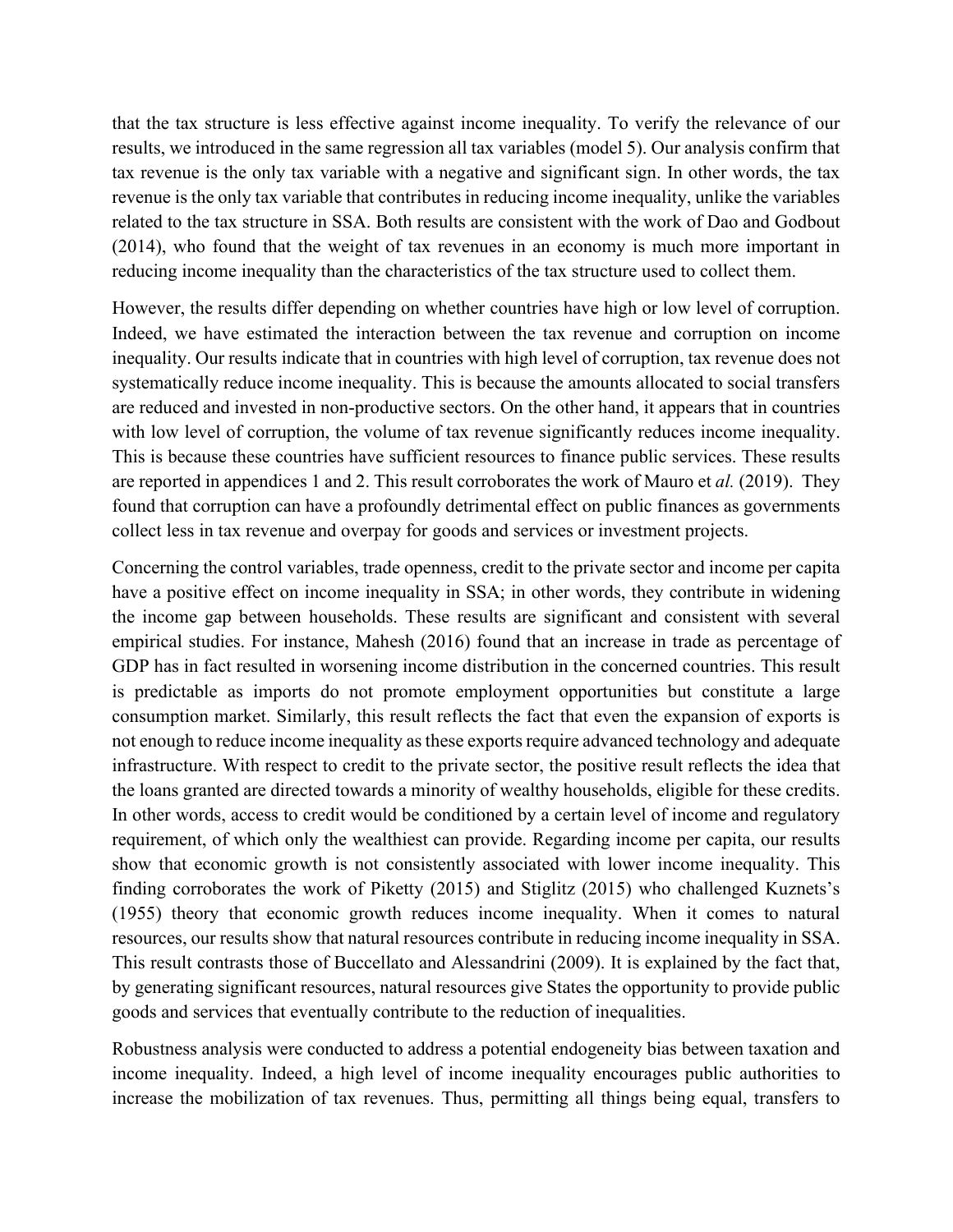vulnerable strata. Similarly, for public authorities to make an investment decision in sectors likely to reduce income inequality, they will consider the previous levels of these inequalities. The use of the Two stage least squares technique involves the choice of instruments. The choice of instruments is inspired by the work of Dao and Godbout (2014). For example, we use two demographic indicators: the employment rate and the proportion of the working age population. This choice is motivated by the fact that tax revenues are collected, among other things, from taxes on income and wages. Note that the higher the employment rate, the higher the revenues. Likewise, a large labour force is a potential source of substantial tax revenue mobilization. The computing of the correlation coefficients between the tax volume (the tax variable is most likely to suffer from an endogeneity bias) and the employment rate on one hand and the working age population on the other hand gives values of 0.71 and 0.53 respectively. The results of this robustness analysis (Table 2) confirm those of our baseline analysis.

|                | Model 1     | Model 2    | Model 3      | Model 4      | Model 5    |  |
|----------------|-------------|------------|--------------|--------------|------------|--|
| <b>NRs</b>     | $-0.05**$   | $-0.012$   | $-0.009***$  | $-0.07*$     | $-0.009$   |  |
|                | (0.02)      | (0.32)     | (0.00)       | (0.09)       | (0.51)     |  |
| <b>CPI</b>     | $-0.34***$  | $-0.024$   | $-0.005**$   | $-0.021$     | 0.011      |  |
|                | (0.00)      | (0.63)     | (0.03)       | (0.00)       | (0.77)     |  |
| Open           | $0.012**$   | $0.005***$ | $0.004**$    | $0.021**$    | $0.013***$ |  |
|                | (0.04)      | (0.00)     | (0.05)       | (0.03)       | (0.00)     |  |
| <b>CPS</b>     | 0.021       | $0.022***$ | $0.018*$     | 0.012        | $0.01***$  |  |
|                | (0.17)      | (0.00)     | (0.06)       | (0.31)       | (0.00)     |  |
| <b>GDP</b>     | 0.11        | 0.017      | 0.009        | 0.13         | 0.008      |  |
|                | (0.25)      | (0.53)     | (0.38)       | (0.44)       | (0.26)     |  |
| ExST           | $-0.011*$   | $-0.032*$  | $-0.004**$   | $-0.061***$  | $-0.053*$  |  |
|                | (0.08)      | (0.07)     | (0.01)       | (0.00)       | (0.09)     |  |
| Tax revenues   | $-0.025***$ | $-0.09$    | $-0.028**$   | $-0.023**$   | $-0.011*$  |  |
|                | (0.00)      | (0.31)     | (0.03)       | (0.05)       | (0.08)     |  |
| Imp            |             | 0.005      |              |              | 0.006      |  |
|                |             | (0.35)     |              |              | (0.37)     |  |
| Direct taxes   |             |            | $0.077***$   |              | 0.055      |  |
|                |             |            | (0.00)       |              | (0.77)     |  |
| Indirect taxes |             |            |              | $0.007***$   | 0.0018     |  |
|                |             |            |              | (0.00)       | (0.61)     |  |
| Sargan test    | 102.3       | 104.1      | 102.2        | 103.1        | 101.1      |  |
| P-Value        | 0.46        | 0.37       | 0.41         | 0.53         | 0.48       |  |
| Basmann test   | $0.08\,$    | 0.73       | 0.09         | 0.09<br>0.09 |            |  |
| P-value        | 0.55        | 0.39       | 0.65<br>0.75 |              | 0.65       |  |
| $R^2$          | 0.60        | 0.60       | 0.60         | 0.60         | 0.60       |  |
| $R^2$ ajusted  | 0.58        | 0.57       | 0.57         | 0.57         | 0.58       |  |

**Table 2**: Estimated coefficient of the Two Stage Least Square model

*Note: \*\*\*, \*\*, \* denotes statistical significance at 1%; 5% and 10%. The results on this table use the employment rate and the proportion of working age the population as instruments of tax volume.*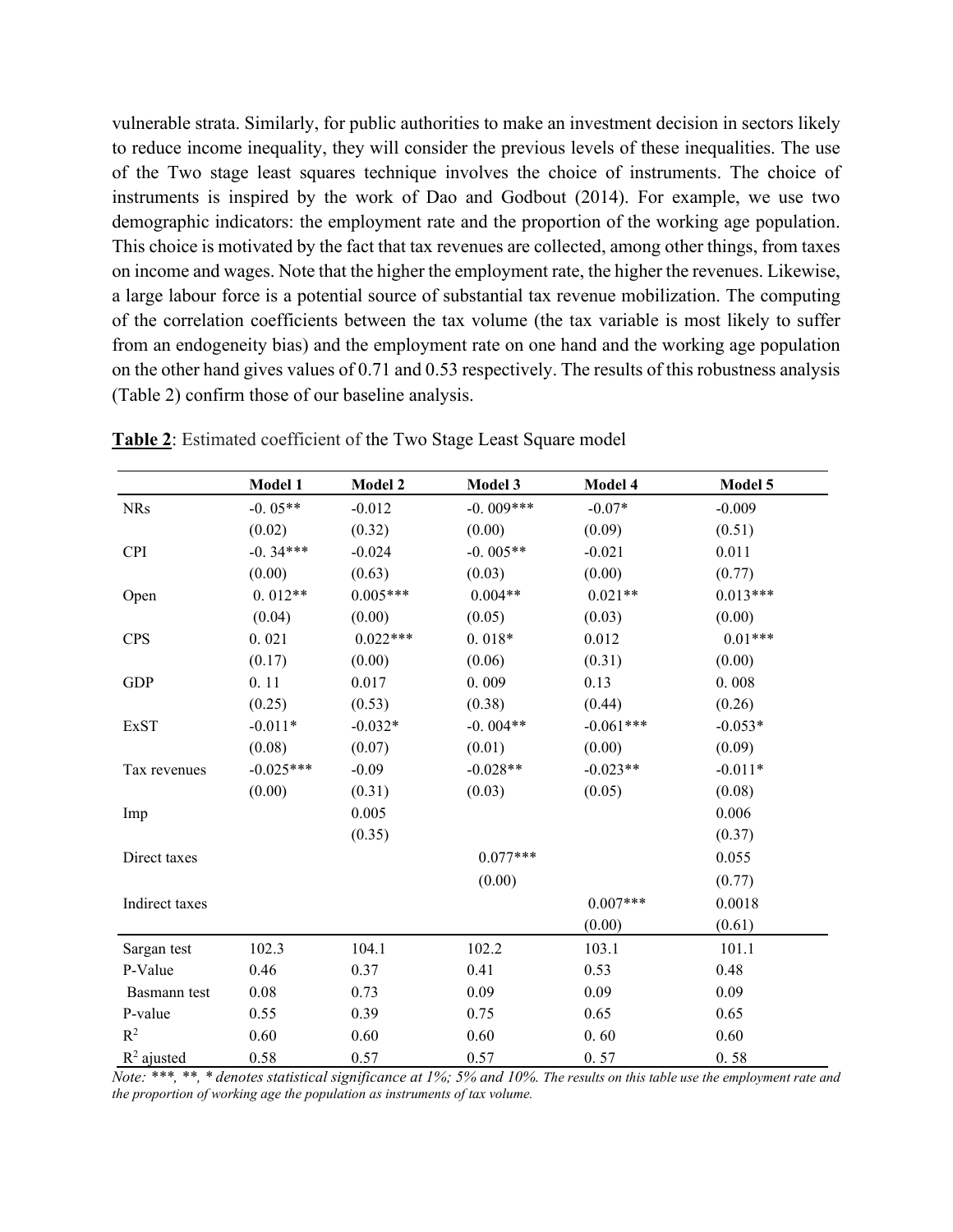# **5. Conclusion**

The paper analysed which tax indicator among the weight of tax revenue and the tax structure reduces income inequality in SSA. Our sample consist of 34 SSA countries over the period 1992- 2017 in panel data. Our empirical strategy is based on the fixed effect Ordinary Least Square technique and the robustness of the results was tested by the two stage least squares technique with instrumental variables. Following the empirical investigation, the results showed that the tax revenue is the only tax indicator that reduces income inequality in SSA. This result is consistent and it's in line with the literature since the fight against income inequality is mainly the result of public spending and transfers. Consequently, an increase in the mobilization of tax revenues leads to an increase in public spending. Our results suggest several recommendations. The first recommendation calls on the authorities of SSA countries as well as non-State institutions to strengthen the mobilization of tax revenues. While the current volume of tax revenues seems to be effective in addressing income inequality, it seems logical that States should broaden the tax base for a greater mobilization of other forms of taxation. The second recommendation calls on the authorities to review the nominal tax rates and promote the expansion of the tax base. One of the findings in SSA is the poor mobilization of tax revenue.

Although our results show that tax revenue mobilization is much more important in reducing income inequality than the tax structure, it is still apparent that tax revenues in SSA remain low compared to tax revenues in developed countries. The main challenge for SSA countries in this regard is to maximize revenue by changing their tax base. Unlike the present study, future studies could explore the non-linear effect of tax revenue on income inequality in SSA. These studies could determine the level of tax revenue that would maximize the reduction of income inequalities in SSA. Such an approach is relevant for at least two reasons. First, some countries in SSA show an increase in tax revenues without decreasing income inequalities. The problem of the level of tax revenue could therefore explain such a paradox. Secondly, such a non-linear approach will make it possible to identify the different possibilities states have to modify their tax base to maximize revenue.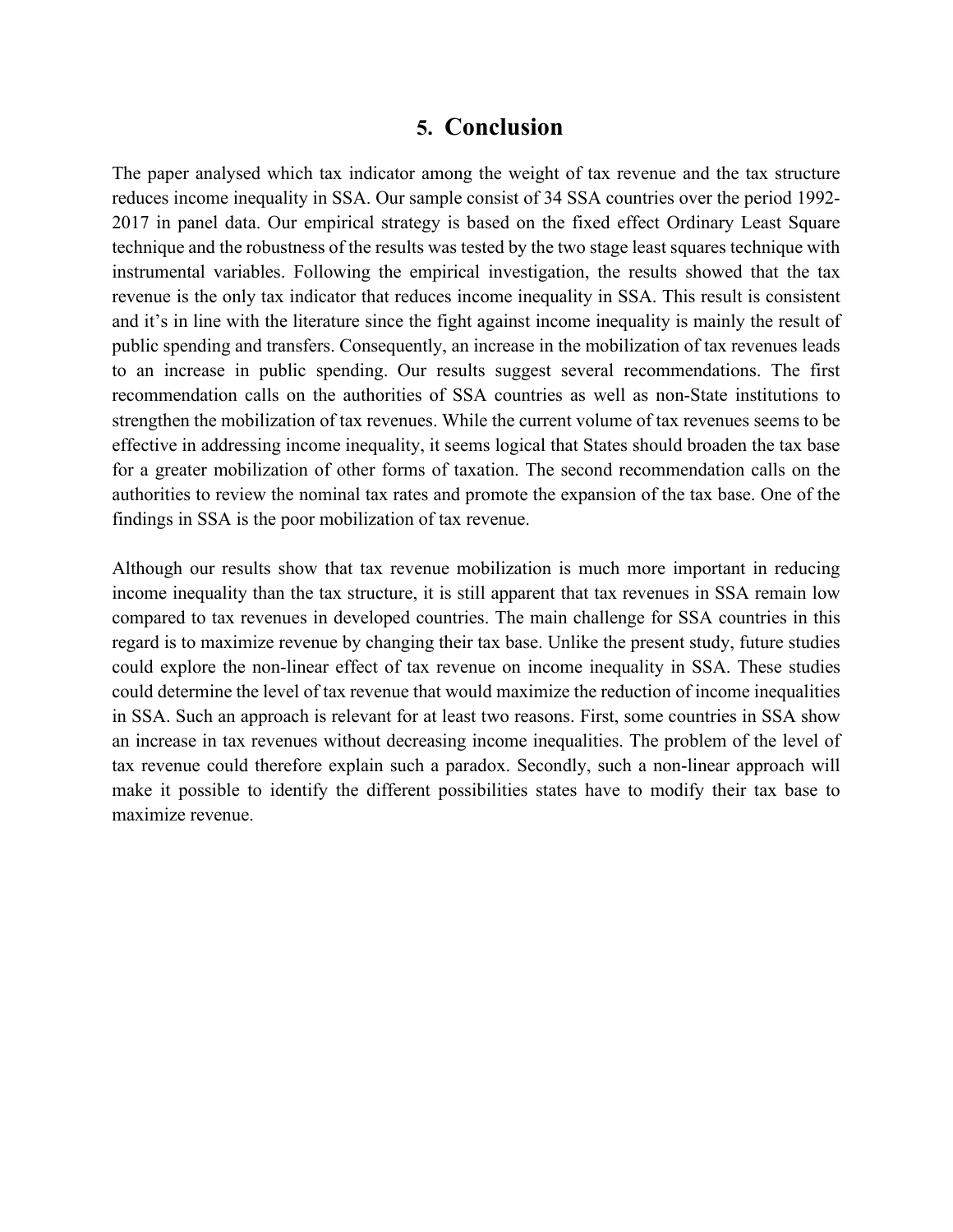#### **REFERENCES**

- Agostino, G., Pieroni, L., and Scarlato, M. (2019) "Further evidence of the relationship between social transfers and income inequality in OECD countries", *Structural Change and Economic Dynamics,* Vol. 55, 313-327.
- Alavuotunki, k., Haapanen, M., and Pirttilä, J. (2018) "The effects of the value-added tax on revenue and inequality", *The Journal of Development Studies*.
- Albanesi, S. (2007), "Inflation and inequality," *Journal of Monetary Economics,* Vol. 54, n°4, 1088–1114.
- Bastagli, F., Coady, D., and Gupta, S. (2012) "Income inequality and fiscal policy", *IMF Staff Discussion Note.*
- Bucellato, T., and Alessandrini, M. (2009) "Natural resources: a blessing or a curse? the role of inequality", *Discussion Paper Center for Financial Management Studies*, n° 98.
- Ciminelli, G., Ekkehard, E., Merola, R., and Giuliodori, M. (2018) "The composition effects of tax-based consolidation on income inequality", *European Journal of Political Economy.*
- *Claessens*, S., *Perotti*, E., (*2007)* "Finance and inequality: channels and evidence" *Journal of Comparative Economics,* Vol 35, 748-773.
- Corak, M. (2013) "Income Inequality, equality of opportunity, and intergenerational mobility", *Journal of Economic Perspectives,* Vol*.* 27, n°3, 79–102.
- Dao, H., and Godbout, L. (2014) "Le rôle de la fiscalité dans la réduction des inégalités : doit-on se soucier de la structure fiscale servant à prélever les recettes ? " *L'Actualité économique, Revue d'Analyse Economique,* Vol. 90, n° 4, 304-328.
- Erosa, A., and Ventura, G. (2002) "On inflation as a regressive consumption tax", *Journal of Monetary Economics*, Vol. 49, n° 4, 761–795.
- FMI. (2015) "Perspectives économiques régionales : Afrique Subsaharienne face à un environnement qui se dégrade", *Études économiques et financières, Fonds Monétaire International.*
- Fournier, J.-M., and Johansson, A. (2016) "The effect of the size and the mix of public spending on growth and inequality", *OECD Economics Department Working Paper,* n°1344.
- Francois, J., and Nelson, D. (2003) "Globalization and relative wages: some theory and evidence", *GEP Research Paper* Nottingham, United Kingdom: University of Nottingham. Vol. 3, n°15, 1- 30.
- Fum, R., and Hodler, R. (2010) "Natural resources and income inequality: The role of ethnic divisions", *Economics Letters,* Vol. 107, 360–363.
- Galor, O., and Zeira, J. (1993) "Income distribution and macroeconomics", *The Review of Economic Studies,* Vol. 60, n°1, 35–52.
- Jacquemot, P., and Raffinot, M. (2018) "La mobilisation fiscale en Afrique", *Revue d'Economie Financière*, n°131, 243-263.
- Kuznets, S. (1955) "Economic growth and income inequality", *American Economic Review*, Vol. 45, n°1, 1-28.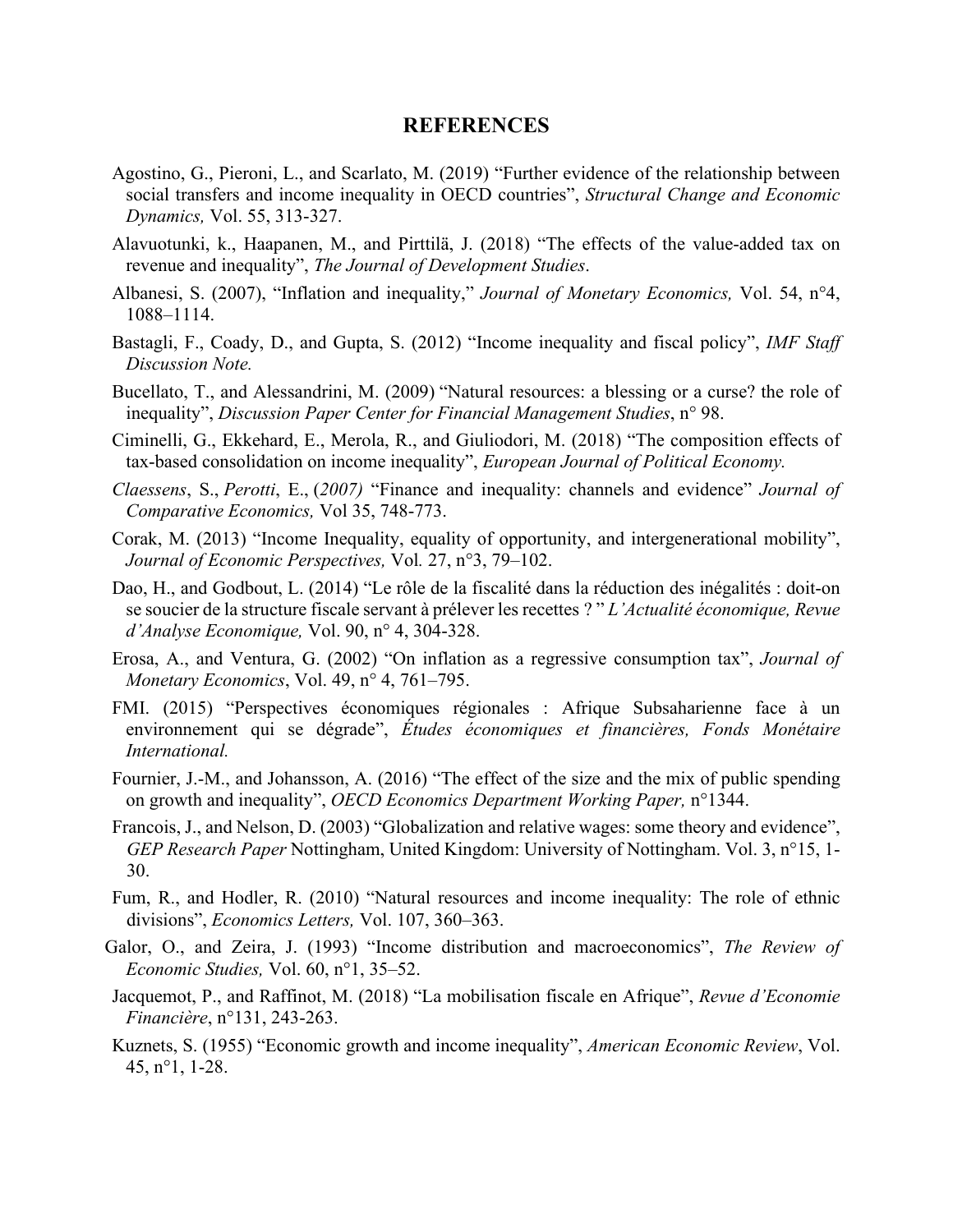- Mahesh, M. (2016) "The effects of trade openness on income inequality evidence from BRIC countries", *Economics Bulletin*, Vol. 36, n°3,1751-1761.
- Martinez-Vazquez, J., Moreno-Dodson, B., and Vulovic, V. (2012) "The impact of tax and expenditure policies on income distribution: evidence from a large panel of countries", *Review of Public Economics,* Vol*.* 200, n° 4, 95-130.
- Martorano, B. (2018) "Taxation and inequality in developing countries: lessons from the recent experience of Latin America", *Journal of International Development*, Vol. 30, 256–273.
- Mauro, P., Medas, P., and Fournier, J-M. (2019). "The cost of corruption", *Finance and Development,* 26-29.
- Mirrlees, J. (1971) "An exploration in the theory of optimum income taxation", *Review of Economic Studies*, Vol. 38, n° 114, 175–208.
- Piketty, T. (2015) "Putting distribution back at the center of economics: reflections on capital in the twenty-first century", *Journal of Economic Perspectives*, Vol. 29, n° 1, 67-88.
- Saez, E. (2004) "Direct or indirect tax instruments for redistribution: short-run versus long-run", *Journal of Public Economics,* Vol. 88, 503– 518.
- Saez, E. (2017) "Income and wealth inequality: evidence and policy implications", *Contemporary Economic Policy*, Vol. 35, n°1, 7–25.
- Sanchez, A., and Perez-Corral, L. (2018) "Government social expenditure and income inequalities in the European Union", *Hacienda Publica Espanola*, Vol. 227, n°4, 133–156.
- Schmidt-Traub, G. (2015), "Investment needs to achieve the sustainable development goals understanding the billions and trillions", *Sustainable Development Solutions Network, Working paper*.
- Stiglitz, J. (2012) Le prix de l'inégalité, ed. Babel.
- Stiglitz, J. (2015) "The great divide unequal societies and what we can do about them", *New York: W.W. Norton and Company.*
- Woo, J., Bova, E., Kinda, T., and Zhang, S. (2013) "Distributional consequences of fiscal consolidation and the role of fiscal policy: What Do the Data Say?" *IMF Working Paper.*